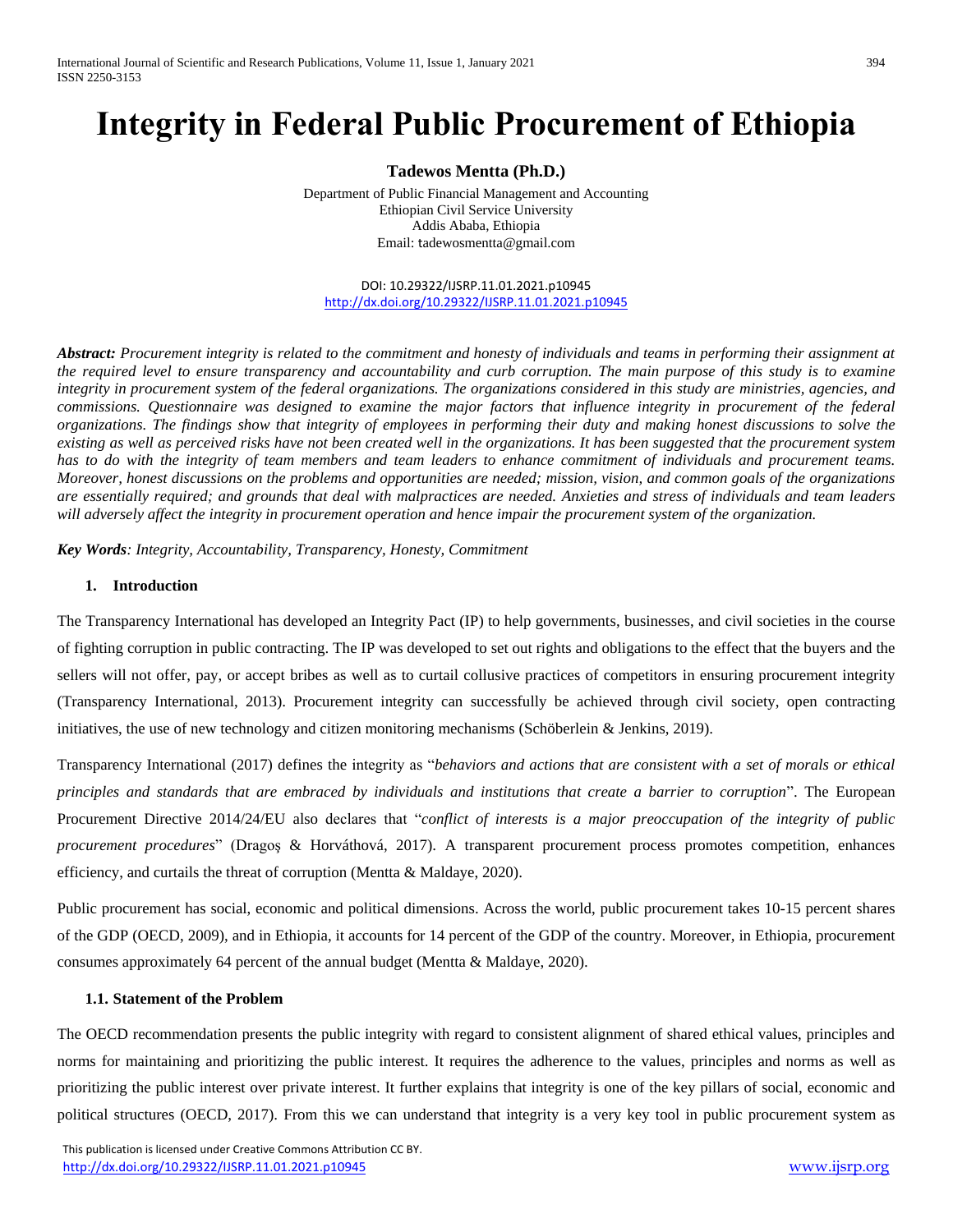government procurement consumes the larger share of public expenditure, particularly in Ethiopia it accounts for 64 percent of the annual budget (Mentta & Maldaye, 2020).

Integrity exists when an organization's operational systems, corruption prevention strategies, and ethical standards are fully integrated to achieve its purposes (Boardman & Klum, 2013). Boardman and Klum (2013) further state that the ethical standards should include integrity being honest, open, accountable, objective and courageous. From this, it can be understood that integrity is linked to accountability and transparency.

The primary goals in every procurement system are to promote efficiency and integrity. The correct performance is also a means to protect the integrity and correctness of the choices made by the contracting authority and to detect unlawful decisions or errors of assessment (Racca & Perin, 2013). The application and objective of the selection criteria influence the integrity of public procurement. To ensure integrity, legal enforcement and effective reporting system call for enhanced integrity (OECD, 2007).

In the past few years, the Ethiopian procurement system was characterized by high corruption, less transparency and accountability, and weak law enforcement so that government officials were known in prioritizing private gain over public interest and hence integrity was significantly eroded in government procurement system. Therefore, this research is aimed at addressing the integrity in procurement system of the federal public organizations of Ethiopia.

# **1.2. Study Objective**

The overall objective of this study is to examine the integrity in public procurement system of the federal organizations of Ethiopia. Specific objective of this study is to examine the major factors that influence integrity in public procurement.

## **2. Methodology**

The study has employed an explanatory research design. Both qualitative and quantitative data were collected from ministries, agencies, and commissions and analyses were made qualitatively and quantitatively.

## **2.1. Population, Sample Size and Sampling Technique**

Ministries, agencies and commissions were considered due to the fact that they acquire goods works, and services in a very bulk amount when compared to other organizations. Some of these organizations (particularly agencies) make bulk purchases through framework contracts on behalf of other user departments (i.e., public organizations). The selected organizations were purposively considered assuming that they make large and complex procurement. For data collection, all the officers and middle and lower level managers and employees of the selected organizations were included to respond to the questionnaire distributed to them.

The federal organizations considered in this study were Ethiopian Revenue Authority, Federal Procurement and Property Administration Agency, Ethiopian Road Authority, Ministry of Transport, Public Procurement and Property Disposal Service, Ministry of Finance and Economic Cooperation, Ministry of Health, Ministry of Trade, Ministry of Water and Energy, Ministry of Urban Development and Housing, Ethiopian Investment Commission, and Ministry of Industry.

## **2.2. Data Collection Instruments**

The data were collected through questionnaires, discussions, and reviewing documents from ministries, agencies and commissions. Three focus group discussions were made with the procurement officers of the Public Procurement and Property Administration Agency, the Ministry of Urban Development and Housing, and the Ethiopian Road Authority. Moreover, procurement policy documents were considered for additional information.

## **2.3. Variables and Data Analysis**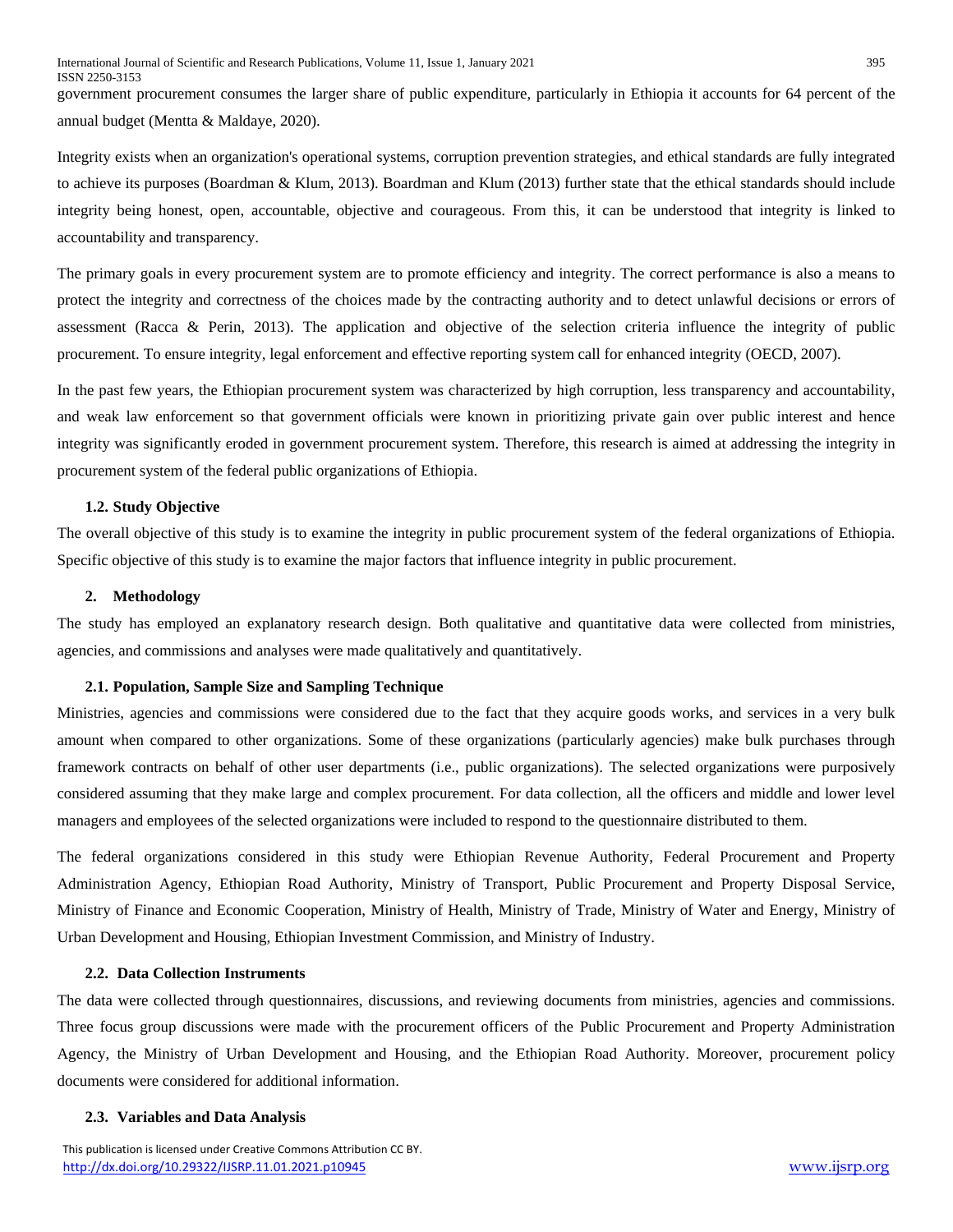The variables related to integrity were identified from various sources and the questionnaire was designed taking into account these variables. The data were discussed descriptively and inferentially. Percentages and frequencies were used to describe the data, and later the likert-scale responses were regressed to examine the statistical significances of variables.

#### **2.4. Data Validity and Reliability**

Various sources were sufficiently referred to design valid questionnaire. Moreover, the reliability test was made to check the internal consistency of the components of the questionnaire. The Cronbach's alpha results of the variables included examined in this study, i.e., explaining feelings freely, flow of information among team, teamwork for common goals of the organization, consistency of words and actions, resolving differences honestly are 0.702, 0.739, 0.879, 0.737, and 0.821 respectively. The reliability tests show that all the questionnaires are internally consistent.

#### **3. Literature Review**

As defined by Kuhn & Sherman (2014) and Prevenslik & Kostyo (2006), "*integrity refers to behaviors and actions consistent with a set of moral or ethical principles and standards, embraced by individuals as well as institutions that create a barrier to corruption.*" Moreover, it is related to soundness of moral character, having sense of honesty and truthfulness in regard to the motivations for personal and organizational behavior, adherence to commonly accepted moral and ethical principles, impartiality and incorruptibility, consistency between words and actions, and moral/ethical behavior (Palanski & Yamarino, 2007; Palanski et al., 2010). When there is integrity that can consistently be seen in words and actions by individuals, it avoids any behavior that may be against fairness and equity and ensures value for money (PPPA, 2011).

Integrity must be installed in entire procurement process. A common mistake in procurement practice is to focus only on the tendering and decision-making stage of the procurement process (Yukins, 2007). Procurement can effectively be managed if the process is controlled after the contract is signed and actual delivery takes place. Integrity must be convened in pre-tendering as well as posttendering phases (Heggstad & Frøystad, 2011).

The integrity risks connected with noncompetitive procurement procedures will be mitigated ensuring a competitive process as competitive procurement process promotes openness and transparency. Integrity can be strengthened through maintaining an independent internal control system. A strong internal control helps organizations detect corruptions and frauds (Heggstad & Frøystad, 2011).

The integrity principle applies to the procurement process and its participants and in which the procurement is carried out in compliance with the relevant laws and regulations (OECD, 2007; OECD, 2009). In carrying out all procurement transactions, the best and most suitable technical expertise available need to be employed in fair and evenhanded way in which fair and open competition leads to a quality product and/or service at a fair price and takes into account the right desires and concerns of all the stakeholders (UNDP, 2010). Lack of integrity in procurement decreases the validity of organization and/or government decisions and diminishes trust in procurement processes (OECD, 2007).

The legislation that is dealing with the conflict of interest should deal with three main issues – functions and positions to be held by the procurement officials, registration of interests, steps to be taken when conflicts of interest are identified (Dragoş & Horváthová, 2017). Appropriately enacted and enforceable procurement laws enable to reduce the opportunities for corrupt practices of procurement officers by imposing accountability and transparency requirements (DeAses, 2005; Armstrong, 2005). Such in place system enables to check and verify the activities of procurement officers and to reduce the possibility of such officer's own self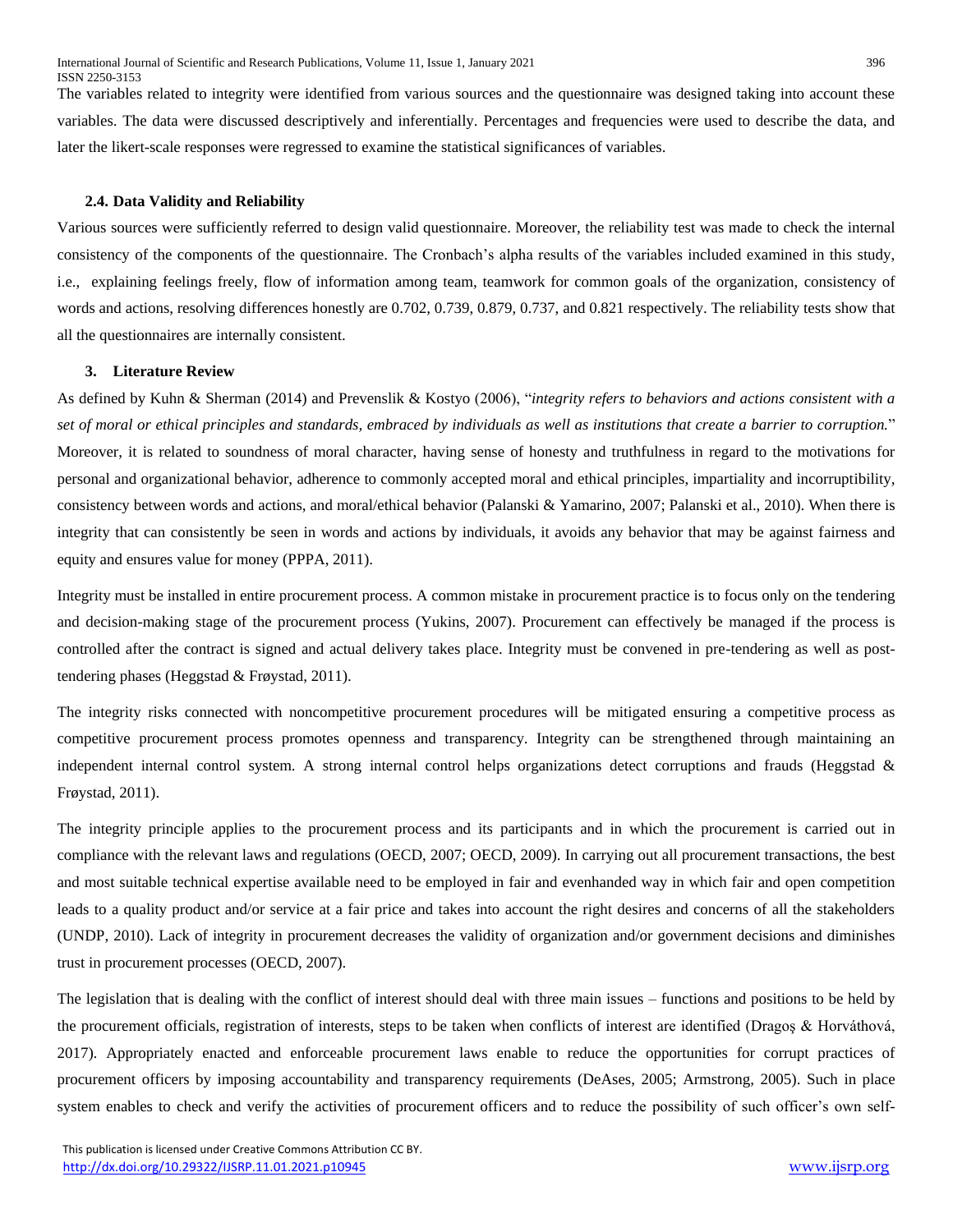interest acts that violate honesty and truthfulness (OECD, 2015). Not only having such laws by themselves are the only remedies for effective execution of all procurement businesses but also they need to be properly investigated by those who have power to oversee their application and if there is deviation, take corrective and sanctioning actions on all parties involved in procurement transactions (Vasantasingh, 2008).

Accountability and transparency are the key conditions for ensuring integrity and preventing corruption (OECD, 2007; Greiling & Halahmi, 2010). The researcher's previous works on accountability and transparency on public procurement clearly indicate that answerability for plan, action, and result as well as transparent reporting mechanisms to government and the general public are very essential in curbing corruption and promoting efficiency and effectiveness (Mentta & Maldaye, 2020 and Mentta & Maldaye, 2020). These results complements with the view of OECD (2007, Myrish & Antonio, 2007) that accountability and transparency are the key conditions for promoting integrity and preventing corruption. Risks of integrity can be reduced promoting accountability and transparency in government procurement.

## **4. Discussion and Result**

Integrity is characterized by being honest and upright to what is being done, and working in accordance with the requirements of the organization ensuring commitment to the assigned responsibilities. It is regarded as prioritizing pubic interest over private interests as well. The researcher's main focus is thus to evaluate how integrity is ensured in procurement system of the federal organizations to promote efficiency, effectiveness and fairness in procurement system and hence curtail corrupt behaviors of procurement officers and employees.

# **4.1. Demographic Information of the Respondents**

The data were collected from 75 respondents in the form of questionnaire from federal public organizations (ministries, agencies, and commissions). These respondents were requested to respond their specific experiences on procurement areas. With regard to this, table 1 indicates the specific experiences of the respondents.

| Year of Experience |               | Frequency | Percent | <b>Cumulative Percent</b> |
|--------------------|---------------|-----------|---------|---------------------------|
| Valid              | Below 2 Years |           | 16.0    | 16.0                      |
|                    | 2-4 Years     |           | 16.0    | 32.0                      |
|                    | 4-6 Years     | 15        | 20.0    | 52.0                      |
|                    | Above 6 Years | 36        | 48.0    | 100.0                     |
|                    | Total         | 75        | 100.0   |                           |

## **Table 1: Work Experience of the Respondents**

Table 1 shows that more than 84 percent of the respondents have two or more than two years of relevant experiences on procurement areas. The researcher assumes that the respondents have sufficient experiences and understandings on procurement practices of their respective organizations.

Table 2 also shows the respondents' level of education of the federal organizations. About 96 percent of the respondents are diploma and above and the researcher considers that the respondents have responded the questionnaire with sufficient understanding of the terms.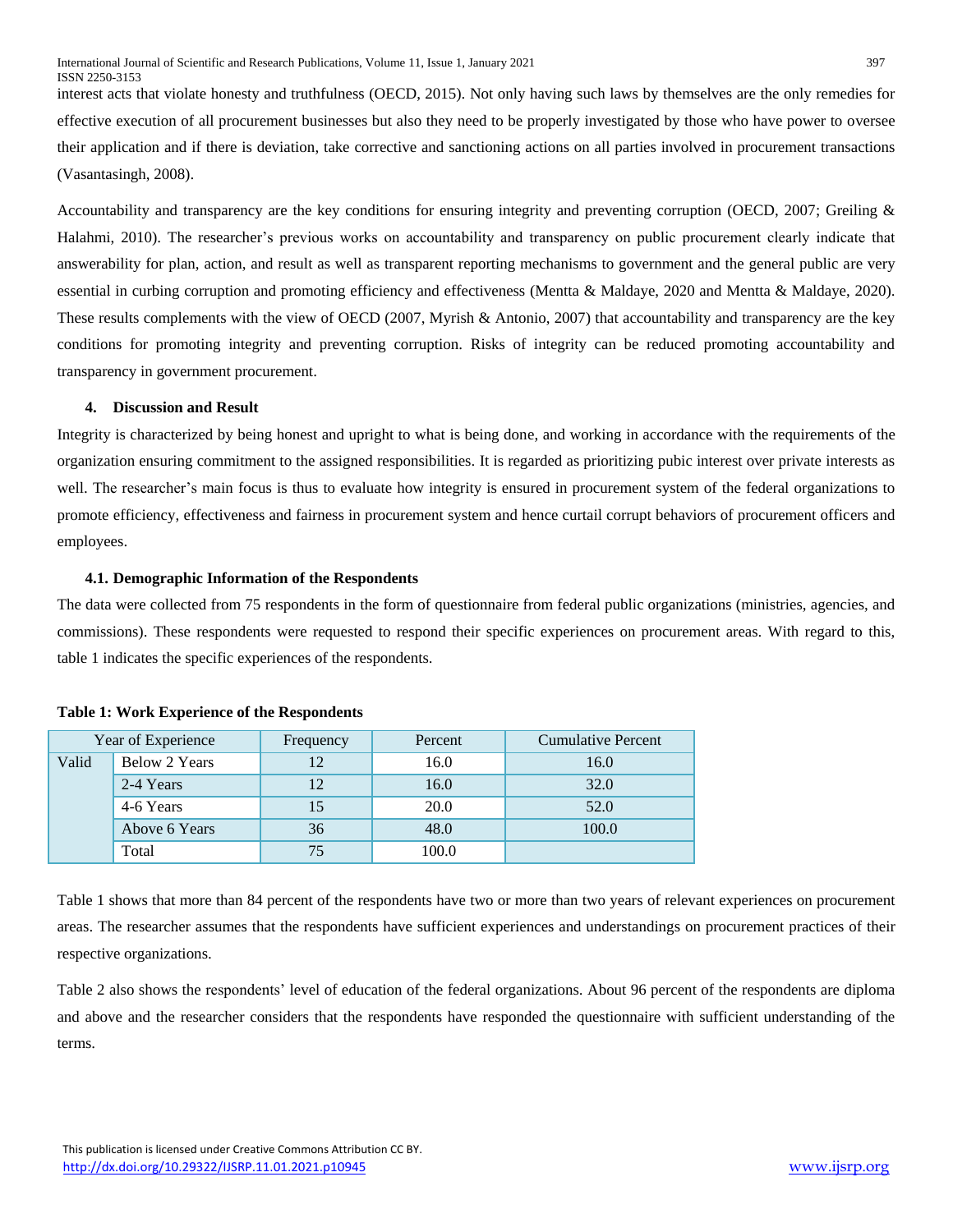International Journal of Scientific and Research Publications, Volume 11, Issue 1, January 2021 398 ISSN 2250-3153 **Table 2: Level of Education** 

| Level of Education |                       | Frequency | Percent | <b>Cumulative Percent</b> |
|--------------------|-----------------------|-----------|---------|---------------------------|
| Valid              | Certificate           |           | 4.0     | 4.0                       |
|                    | Diploma               |           | 12.0    | 16.0                      |
|                    | <b>First Degree</b>   | 48        | 64.0    | 80.0                      |
|                    | <b>Masters Degree</b> | 20        | 20.0    | 100.0                     |
|                    | Total                 | 75        | 100.0   |                           |

Table 3 gives some essential insights about whether the respondents have sufficient understanding about what they have been asked. Accordingly, 94.7 percent of the respondents are currently working in procurement related areas. Those who responded other are also currently working in procurement related areas although the indicated positions on the questionnaire are not their positions in their organizations. Thus, the researcher understands that right respondents have been addressed to provide information about public procurement.

#### **Table 3: Current Position of the Respondents**

|       |                                                       |               |         | Cumulative |
|-------|-------------------------------------------------------|---------------|---------|------------|
|       | Current Assignment of the Respondents                 | Frequency     | Percent | Percent    |
| Valid | <b>Procurement Officer</b>                            | 22            | 29.3    | 29.3       |
|       | Senior Procurement Officer                            | 29            | 38.7    | 68.0       |
|       | Head of Procurement Department                        | 9             | 12.0    | 80.0       |
|       | Property Administrator                                |               | 1.3     | 81.3       |
|       | Purchaser                                             | 2             | 2.7     | 84.0       |
|       | Procurement Training and Professional Support Officer |               | 1.3     | 85.3       |
|       | Procurement and Procurement Affairs Expert            | $\mathcal{L}$ | 2.7     | 88.0       |
|       | Property Administrator                                |               | 1.3     | 89.3       |
|       | Procurement Complaint Resolution Officer              | 4             | 5.3     | 94.6       |
|       | Other                                                 | 4             | 5.3     | 100.0      |
|       | Total                                                 | 75            | 100.0   |            |

Policymakers crafting a sound procurement system must balance a number of goals. Of those goals, experiences have shown that competition, transparency, and integrity are probably the most important goals of procurement policies (Yukins, 2007). As we said in literature section, Palanski & Yammarino (2007) define the behavioral integrity as wholeness, authenticity, consistency in adversity, and consistency in words and actions. The individual and organizational honesty can be explained by the definitions of Palanski & Yammarino. Integrity is not independent of accountability and transparency, it is very essential to ensure accountability and transparency (Mentta & Maldaye, 2020; Mentta & Maldaye, 2020).

## **Table 4: Integrity with Regard to Words and Actions**

|       | In procurement implementation, what is stated in words and<br>what is being done are similar | Frequency | Percent | Cumulative<br>Percent |
|-------|----------------------------------------------------------------------------------------------|-----------|---------|-----------------------|
| Valid | <b>Strongly Disagree</b>                                                                     | 14        | 18.7    | 18.7                  |
|       | Disagree                                                                                     | 20        | 26.7    | 45.4                  |
|       | Neutral                                                                                      | 6         | 8.0     | 53.4                  |
|       | Agree                                                                                        | 31        | 41.3    | 94.7                  |
|       | <b>Strongly Agree</b>                                                                        | 4         | 5.3     | 100.0                 |
|       | Total                                                                                        | 75        | 100.0   |                       |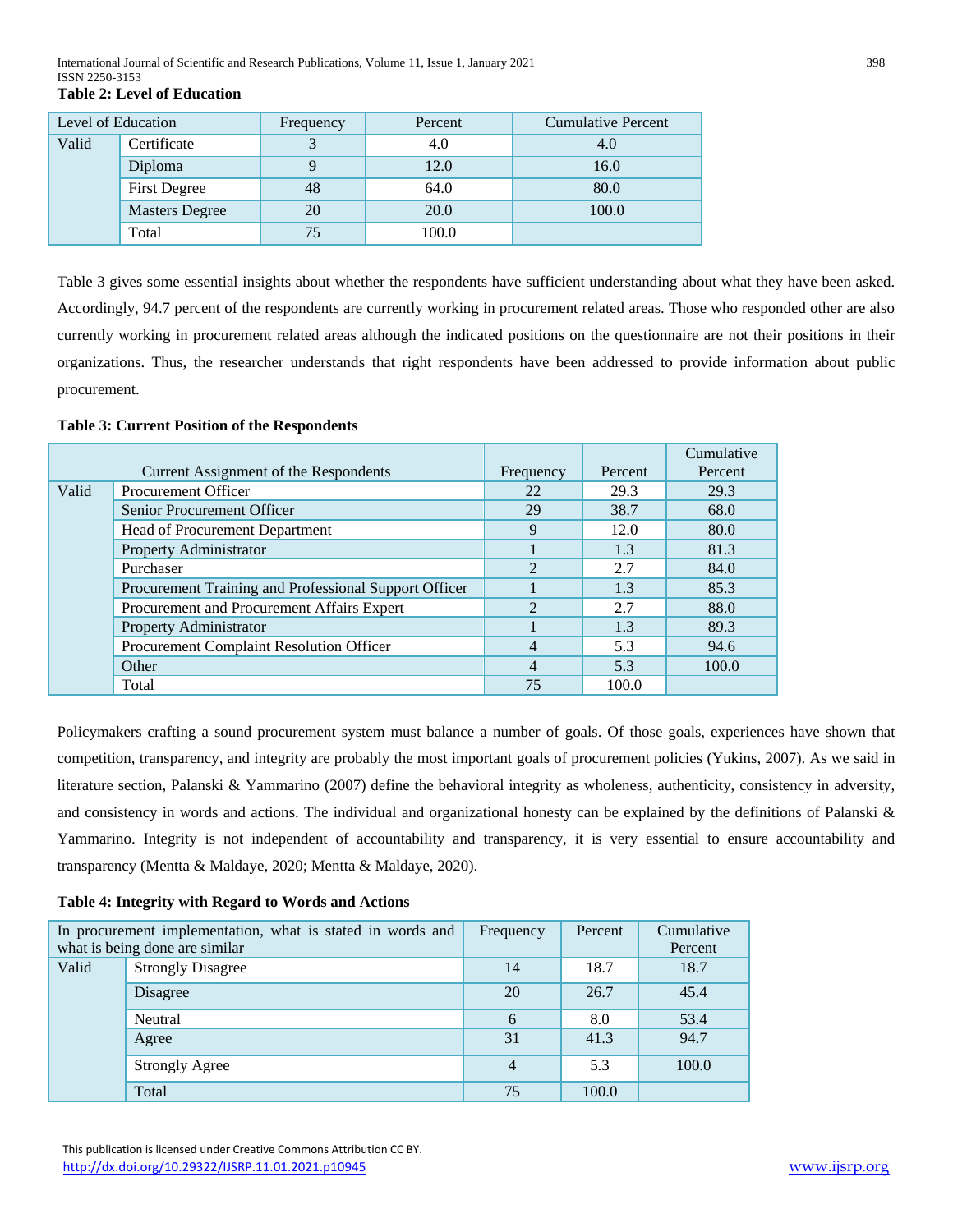The description indicated in table 4 shows that greater portion of the respondents disagree that words and actions are not similar in many cases. Further explanations of the respondents in this issue (i.e., focus group discussions) show that the procurement plan is prepared in public organizations, but the actual implementation of procurement activities doesn't go in line with initially prepared plan. Moreover, there are cases that what was required to be done and what was initially stated differ in many cases in relation to procurement.

Palanski & Yammarino (2007) indicate that integrity is related to work moral and ethics. As can be seen from Table 5, the higher share of respondents disagreed that the work moral and ethics are not installed well in their organizations. Further explanations indicate that procurement is not considered as the most important function of the organizations and professionalism, motivations, and rewards are less considered in this area of assignment.

|       | Procurement staff work their procurement duties |           |         | Valid   | Cumulative |
|-------|-------------------------------------------------|-----------|---------|---------|------------|
|       | with high work moral and ethics                 | Frequency | Percent | Percent | Percent    |
| Valid | <b>Strongly Disagree</b>                        | 8         | 10.7    | 10.7    | 10.7       |
|       | Disagree                                        | 29        | 38.7    | 38.7    | 49.3       |
|       | Neutral                                         | 8         | 10.7    | 10.7    | 60.0       |
|       | Agree                                           | 25        | 33.3    | 33.3    | 93.3       |
|       | <b>Strongly Agree</b>                           | 5         | 6.7     | 6.7     | 100.0      |
|       | Total                                           | 75        | 100.0   | 100.0   |            |

**Table 5: Integrity with Regard to Work Moral and Ethics** 

More importantly, integrity deals with getting ready for changes and new approaches that benefit their organization. With regard to this, the respondents highly agree that individuals or team members are responsive to changes. This may be because of the reality that this area needs attitudinal as well as professional changes. It is clear that the Ethiopian government has taken a lot of actions in procurement policy reform through periodically reviewing strengths and weaknesses in procurement policies and practices. This can be witnessed by the reform actions of proclamations and directives as well as manuals and standard bidding documents to improve and enhance procurement operations. Here, however, the main issue is that the change that the government has made hasn't contributed to professionalism and professional ethics including motivations and creating conducive work environment to procurement operations.

Integrity extends to trust among team members. Palanski and Yammarino (2007) state that trust among the team enhances the team spirit and helps the team members to have strong bond among them and helps them identify problems and suggest solutions having bold discussions. With regard to team integrity, the following question has been asked and respondents responded to it as indicated in Table 6.

| tasks | There is trust among the team members in their assigned | Frequency | Percent | Cumulative<br>Percent |
|-------|---------------------------------------------------------|-----------|---------|-----------------------|
| Valid | <b>Strongly Disagree</b>                                | 14        | 18.7    | 18.7                  |
|       | Disagree                                                | 22        | 29.3    | 48.0                  |
|       | Neutral                                                 |           | 18.7    | 66.7                  |
|       | Agree                                                   | 23        | 30.7    | 97.3                  |
|       | <b>Strongly Agree</b>                                   | 2         | 2.7     | 100.0                 |
|       | Total                                                   | 75        | 100.0   |                       |

#### **Table 6: Trust among Team Members**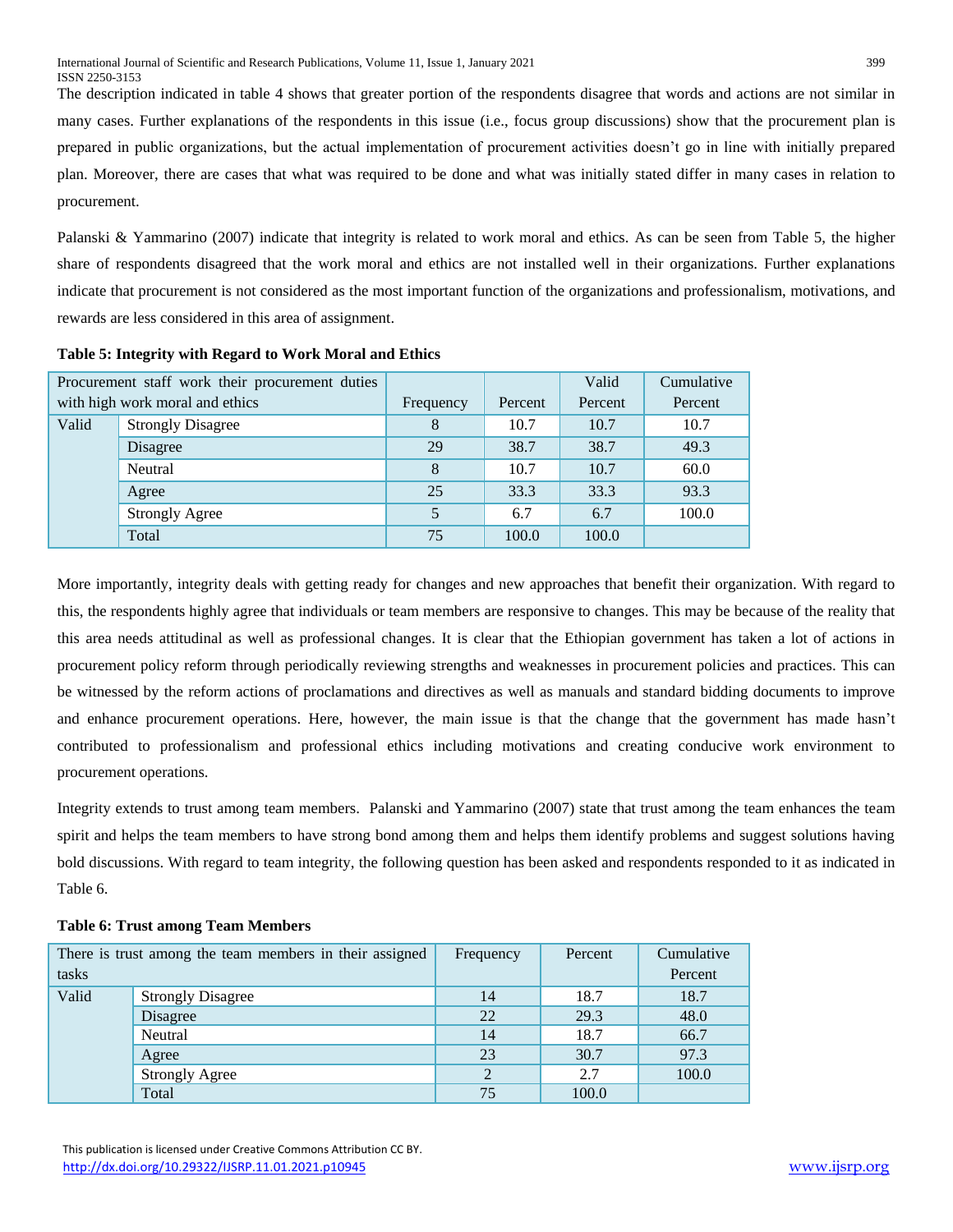As Table 6 indicates, more shares of the respondents judge that team trust is not strong among members of the procurement team. The question was extended to know more about trust among team members and their team leader as a result of his/her good conduct and quality of decisions on procurement issues and their response indicates that the trust is not strong and needs more work to build it.

Integrity is described by explaining feelings, concerns, and situations (including threats and anxieties) boldly to team members or team leader and suggesting what would like to be done without hesitation. With regard to this, much of the respondents do not agree that issues are boldly and honestly discussed and feelings are shared without any anxiety and frustrations.

| <b>Table 7: Honest Discussions and Sharing of Feelings</b> |
|------------------------------------------------------------|
|------------------------------------------------------------|

|       | When somebody asks you about what is to be done, you | Frequency | Percent | Cumulative |
|-------|------------------------------------------------------|-----------|---------|------------|
|       | boldly explain what you would like to be done        |           |         | Percent    |
| Valid | <b>Strongly Disagree</b>                             |           | 6.7     | 6.7        |
|       | Disagree                                             |           | 6.7     | 13.3       |
|       | Neutral                                              | 11        | 14.7    | 28.0       |
|       | Agree                                                | 32        | 42.7    | 70.7       |
|       | <b>Strongly Agree</b>                                | 22        | 29.3    | 100.0      |
|       | Total                                                | 75        | 100.0   |            |

In this section the normality test, autocorrelation test, heteroscedasticity test, and multicollinearity test have been made. The normality test has been made and the data are normally distributed. The Durbin-Watson test shows that the data doesn't have autocorrelation problem (see Table 8), and the VIF values indicate that the variables are free from multicollinearity problem (see Table 10).

# **Table 8: Model Summary<sup>b</sup>**

| Model |                   | Square | Adjusted<br>R Square | Std. Error of<br>the Estimate | Square<br>Change | <b>Change Statistics</b><br>Change | df1 | df2 | Sig. F<br>Change | Durbin-<br>Watson |
|-------|-------------------|--------|----------------------|-------------------------------|------------------|------------------------------------|-----|-----|------------------|-------------------|
|       | .943 <sup>a</sup> | .889   | .881                 | .34425888                     | .889             | 1.080                              |     | 69  | .000             | 2.008             |

a. Predictors: (Constant), Explaining feelings freely; Flow of information among team members, Teamwork for common goals of the organization; Consistency of words and actions; Access and flow of information; Resolving differences honestly

b. Dependent Variable: Integrity

# **Table 9: ANOVA<sup>a</sup>**

| Model |            | Sum of<br>Squares | df | Mean Square |         | Sig.              |
|-------|------------|-------------------|----|-------------|---------|-------------------|
|       | Regression | 65.823            |    | 13.165      | 111.080 | .000 <sup>b</sup> |
|       | Residual   | 8.177             | 69 | .119        |         |                   |
|       | Total      | 74.000            | 74 |             |         |                   |

a. Dependent Variable: Integrity

b. Predictors: (Constant), Explaining feelings freely; Flow of information among team members, Teamwork for common goals of the organization; Consistency of words and actions; Access and flow of information; Resolving differences honestly

# **Table 10: Coefficients<sup>a</sup>**

| $\sim$ $\sim$<br>$\sim$<br>Standardized<br>∪nstandardızed<br>mearit<br>ш |  |
|--------------------------------------------------------------------------|--|
|--------------------------------------------------------------------------|--|

 This publication is licensed under Creative Commons Attribution CC BY. <http://dx.doi.org/10.29322/IJSRP.11.01.2021.p10945> [www.ijsrp.org](http://ijsrp.org/)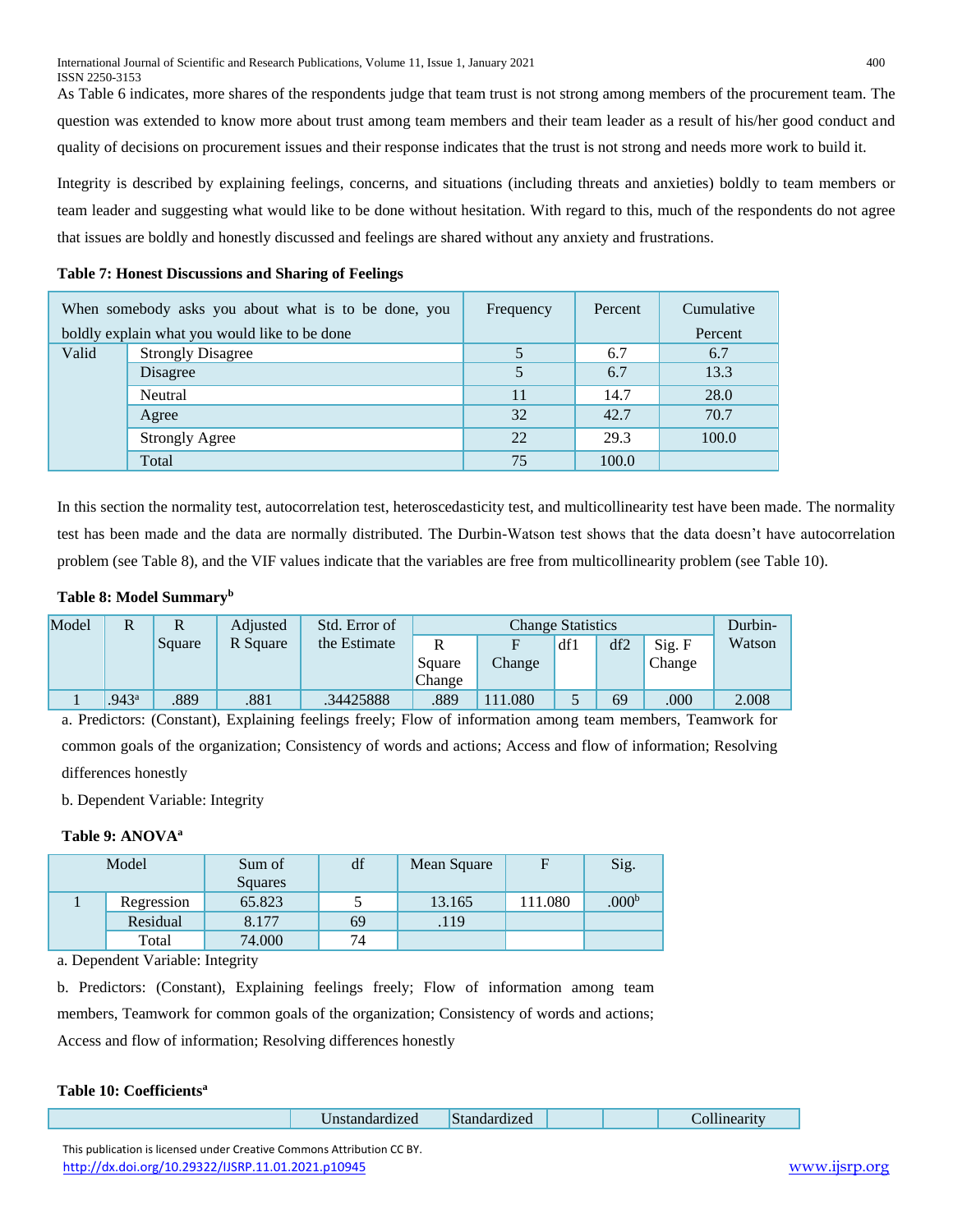International Journal of Scientific and Research Publications, Volume 11, Issue 1, January 2021 401 ISSN 2250-3153

|  |                                | Coefficients |       | Coefficients | t        | Sig.  | <b>Statistics</b> |            |
|--|--------------------------------|--------------|-------|--------------|----------|-------|-------------------|------------|
|  | Model                          | B            | Std.  | <b>B</b> eta |          |       | Tolerance         | <b>VIF</b> |
|  |                                |              | Error |              |          |       |                   |            |
|  | (Constant)                     | 1.353E-017   | .040  |              | .000.    | 1.000 |                   |            |
|  | Explaining feelings freely     | $-.049$      | .040  | $-.049$      | $-1.229$ | .223  | 0.842             | 1.188      |
|  | Flow of information among      | .180         | .040  | .180         | 4.510    | .000. | 0.628             | 1.592      |
|  | the team members               |              |       |              |          |       |                   |            |
|  | Teamwork for common goals      | .482         | .040  | .482         | 12.041   | .000. | 0.669             | 1.495      |
|  | of the organization            |              |       |              |          |       |                   |            |
|  | Consistency of words and       | .688         | .040  | .688         | 17.188   | .000. | 0.698             | 1.433      |
|  | actions                        |              |       |              |          |       |                   |            |
|  | Resolving differences honestly | .386         | .040  | .386         | 9.651    | .000  | 0.583             | 1.689      |

a. Dependent Variable: Integrity

Table 10 indicates that access of flow of information among team members enhances team integrity. Access and flow of information are explained in terms of honesty of information on decisions made, and when information of procurement and related decisions are available to the team members whenever required as an input. As can be seen from Table 10 above, it is significantly related to integrity at p-value less than 1 percent. Moreover, teamwork for common goals of the organization (such as clear definition of mission, vision, goals, and values with regard to their respective assignment), team members are motivated to achieve their organizational goals and objectives when goods, works, and services are attached to defined mission, vision, goals, and values of the organizations. From the above result, it can be seen that it is significantly related to integrity at p-value less than 1 percent.

The term "consistency of words and actions" related to implementing what is promised to be implemented at an organization level as well as individual's and team members' commitment to implemented what has been planned and agreed to perform. At an organizational level, procurement plan is made every year. However, procurement operations are different from what has been planned initially and resources are diverted to other unplanned expenditures and there are rush acquisitions that do not meet the standards set as specification. When words stated in the form of plan or at an organization level are in line with what the team members as well as team leaders have agreed, it will enhance the team integrity. The analysis result indicates that the consistency of words and actions enhances team integrity significantly (at p-value < 1%).

Lastly, resolving differences honestly is one of the factors considered for integrity. This variable is explained with regard to the fact that team consensus cannot be expected always and there may be differences and disagreements on procurement practices due to various reasons. Since procurement is not objectively measured always, it is good to expect differences and misunderstandings. Procurement process requires mutual trust and respect as well as resolving problems and differences amicably within the team members as well as hierarchically. The result also indicates that this variable is statistically significant at p-value less than 1 percent. This indicates that resolving differences and misunderstandings honestly will enhance team integrity in the organization.

# **5. Conclusion and Policy Implications**

The procurement practices in federal organizations of Ethiopia lack integrity and accountability due to non-transparent processes. Public procurement requires a high level of integrity to the procurement team and leaders as it demands the attitude of individuals and leaders in addition to knowledge and skills. In federal organizations, team spirit and honest discussions on weaknesses of the procurement system are very weak, and corrective actions are rarely considered to discourage non-competitive practices. Consistency of words and actions, honest discussions of problems and opportunities, etc. in procurement related tasks is essentially buffers team performance and contributes its part to the successful spending of public resources.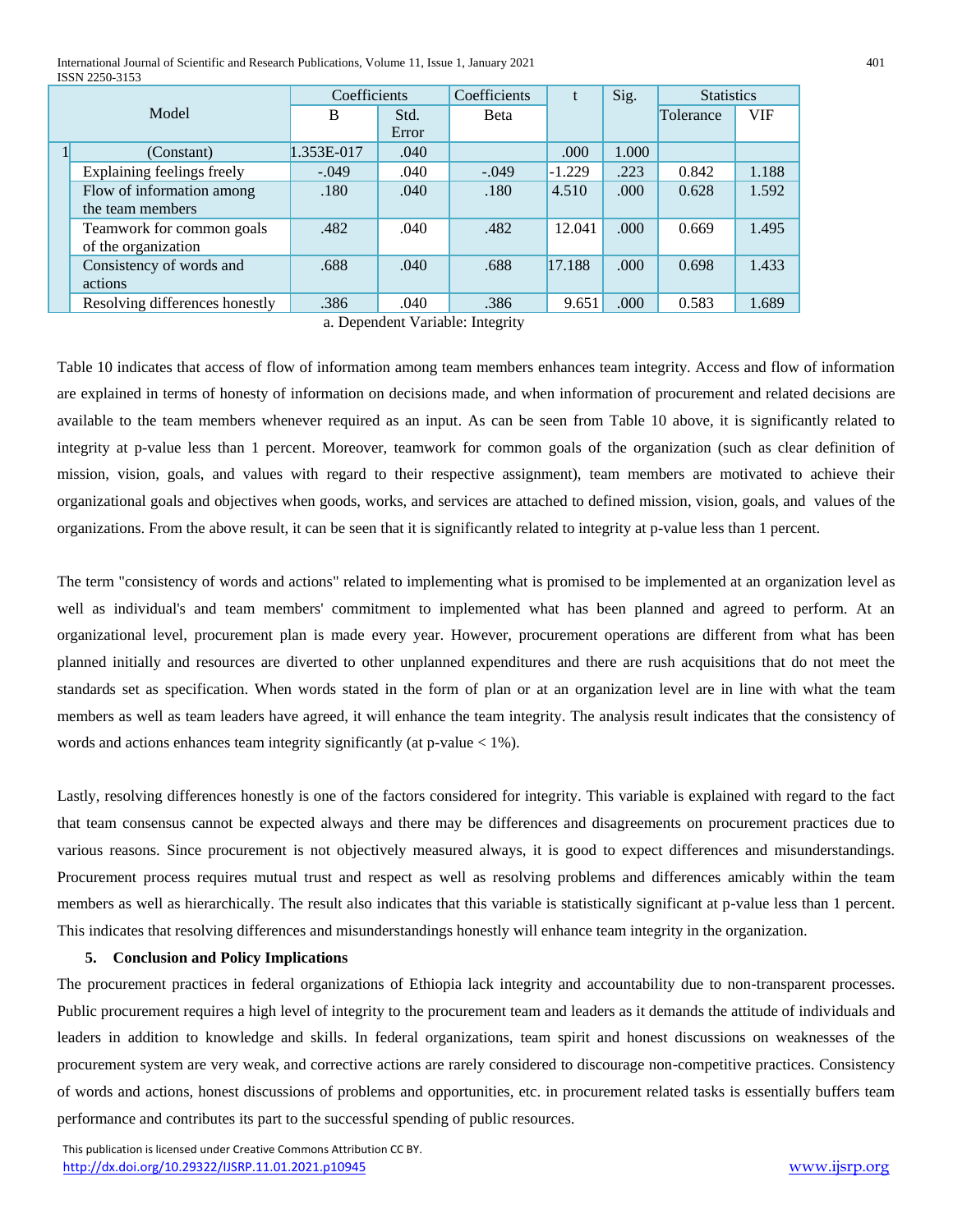- Integrity is required from both procurement team members and the team leaders, and honest discussions on plans, mission, vision and common goals of the organization will enhance the commitment of the team members as well as the leaders. Discussions on problems and opportunities, on requirements for changes, and unethical practices should not create anxieties and frustrations to the team members and the leaders of the organization. Integrity is needed to be ensured at an organization level and among team members making honest discussions and searching for solutions for differences and misunderstandings of their operation.
- Federal organizations are required to work on transparency and accountability to ensure integrity. Corruption can be reduced when a transparency system is enhanced and the law enforcement functions well to ensure accountability.

#### **Acknowledgement**

This research was financed by the Ethiopian Civil Service University.

# **Reference**

Armstrong, E. (2005). Integrity, Transparency and Accountability in Public Administration: Recent Trends, Regional and International Development and Emerging Issues.

Boardman C. and Klum V. (2013). Building Organizational Integrity. ANU Press.

- DeAses, A.J. (2005). Developing Countries: Increasing Transparency and Other Methods of Eliminating Corruption in the Public Procurement Process, Public Contract Law Journal, Vol. 34, No. 3. pp. 553 – 572.
- Dragoş, D.C. and Horváthová, A. (2017). Addressing Conflict of Interests in Public Procurement in the European Union and the Legal Challenges in Romania and Slovakia. European Procurement & Public Private Partnership Law Review , Volume 12, No. 3, pp. 266-280.
- Greiling D. and Halahmi A. (2010). Accountability and Governance: Introduction, Public Administration, Vol. 34, No. 3, pp. 264 270. SPAEF
- Heggstad, K.K. and Frøystad, M. (2011). The Basics of Integrity in Procurement. CMI, CHR. Michelin Institute, October 2011, No. 10.
- Kuhn S. and Sherman L. (2014). Transparency International: Curbing Corruption in public procurement: A practical Guide.
- Mentta, T. and Maldaye, M. (2020). Accountability in Public Procurement: The Case of Federal Public Organizations. Int. J. Adv. Res. Vol 8, Issue 10, pp. 1179-1190.
- Mentta, T. and Maldaye, M. (2020). Transparency in Public Procurement: The Case of Federal Public Organizations. International Journal of Academic Multidisciplinary Research, Vol 4, Issue 11, pp. 3-10.
- Myrish T. and Antonio C. (2007). Participation of Civil Society in Public Procurement: Case Studies from the Philippines. Public Contract Law Journal, Vol. 36, No. 4. pp.629 – 665.
- OECD. (2017). Public Integrity: A Strategy Against Corruption. OECD.
- OECD. (2015). Public Procurement: Accountability and Contracting Authority Structures for Procurement. OECD.
- OECD. (2009). Principles for Integrity in Public Procurement. OECD.
- OECD. (2007). Integrity in Public Procurement: Good Practice from A to Z. OECD.
- Palanski, M.E., Surinder K.S. and Yamarino, F.J. (2010). Team Virtues and Performance: An Examination of Transparency, Behavioral Integrity and Trust. Journal of Business Ethics, pp. 201 – 216.

 This publication is licensed under Creative Commons Attribution CC BY. <http://dx.doi.org/10.29322/IJSRP.11.01.2021.p10945> [www.ijsrp.org](http://ijsrp.org/)